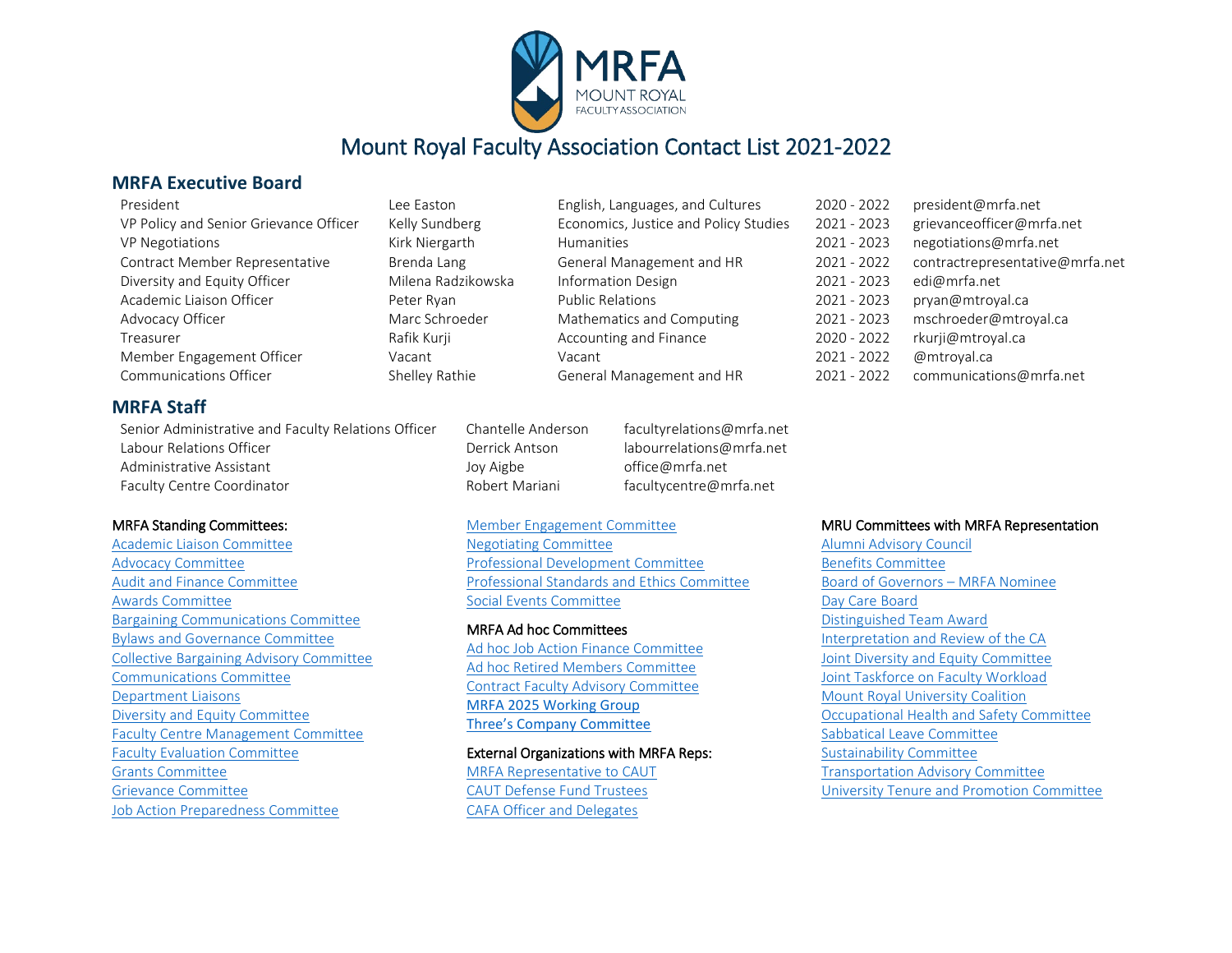# Mount Royal Faculty Association Standing Committees

### <span id="page-1-0"></span>**Academic Liaison Committee**

| Peter Ryan - ALO  | Committee Chair                    | <b>Public Relations</b>       | 2021 - 2023   | pryan@mtroyal.ca        |
|-------------------|------------------------------------|-------------------------------|---------------|-------------------------|
| Cari Merkley      | Library                            | Library                       | $2021 - 2023$ | cmerkley@mtroyal.ca     |
| Carlton Osakwe    | <b>Business and Communications</b> | Accounting and Finance        | $2021 - 2023$ | cosakwe@mtroyal.ca      |
| Vacant            | Science and Technology             | Vacant                        | 2021 - 2023   | @mtroyal.ca             |
| Nazak Birjandifar | GenEd / ADC                        | <b>General Education</b>      | $2021 - 2022$ | nbirjandifar@mtroyal.ca |
| Shane Gannon      | Arts                               | Sociology and Anthropology    | 2020 - 2022   | sgannon@mtroyal.ca      |
| Pat Kostouros     | Health, Community and Education    | Child Studies and Social Work | $2021 - 2022$ | pkostouros@mtroyal.ca   |
| Aida Patient      | Arts                               | English and Languages         | 2022 - 2023   | apatient@mtroyal.ca     |
| Joy Aigbe         | <b>MRFA</b>                        | Administrative Assistant      |               | office@mrfa.net         |

### <span id="page-1-1"></span>**Advocacy Committee**

| Marc Schroeder - Advocacy Officer | Committee Chair - Mathematics and Computing    | 2021 - 2023 | mschroeder@mtroyal.ca     |
|-----------------------------------|------------------------------------------------|-------------|---------------------------|
| Mark Ayyash                       | Sociology and Anthropology                     | 2021 - 2023 | mayyash@mtroyal.ca        |
| Marva Ferguson                    | Child Studies and Social Work                  | 2021 - 2023 | mferguson@mtroyal.ca      |
| Astrid Kuhn                       | Journalism & Broadcast Media Studies           | 2021 - 2023 | akuhn@mtroyal.ca          |
| Kelsey McColgan                   | <b>Communication Studies - Contract Member</b> | 2020 - 2022 | kmccolgan@mtroyal.ca      |
| Alice Swabey                      | Library                                        | 2021 - 2022 | aswabey@mtroyal.ca        |
| Michele Holmgren                  | English, Languages and Cultures                | 2021 - 2022 | mholmgren@mtroyal.ca      |
| Chantelle Anderson                | MRFA - Sr. Admin and Faculty Relations Officer |             | facultyrelations@mrfa.net |

### <span id="page-1-2"></span>**Audit and Finance Committee**

| Lee Easton         | President - Committee Chair      | English Languages and Cultures | $2020 - 2022$ | president@mrfa.net        |
|--------------------|----------------------------------|--------------------------------|---------------|---------------------------|
| Rafik Kurji        | Treasurer                        | Accounting and Finance         | $2020 - 2022$ | rkurji@mtroyal.ca         |
| Shiraz Kurji       | Member appointed by Executive    | Accounting and Finance         | $2021 - 2022$ | skurji@mtroyal.ca         |
| Melanie Peacock    | Member appointed by Executive    | General Management and HR      | $2021 - 2023$ | mpeacock@mtroyal.ca       |
| Tasfeen Hussain    | Member appointed by Executive    | Accounting and Finance         | $2021 - 2024$ | thussain@mtroyal.ca       |
| Chantelle Anderson | Sr. Admin. and Faculty Relations | <b>MRFA</b>                    |               | facultyrelations@mrfa.net |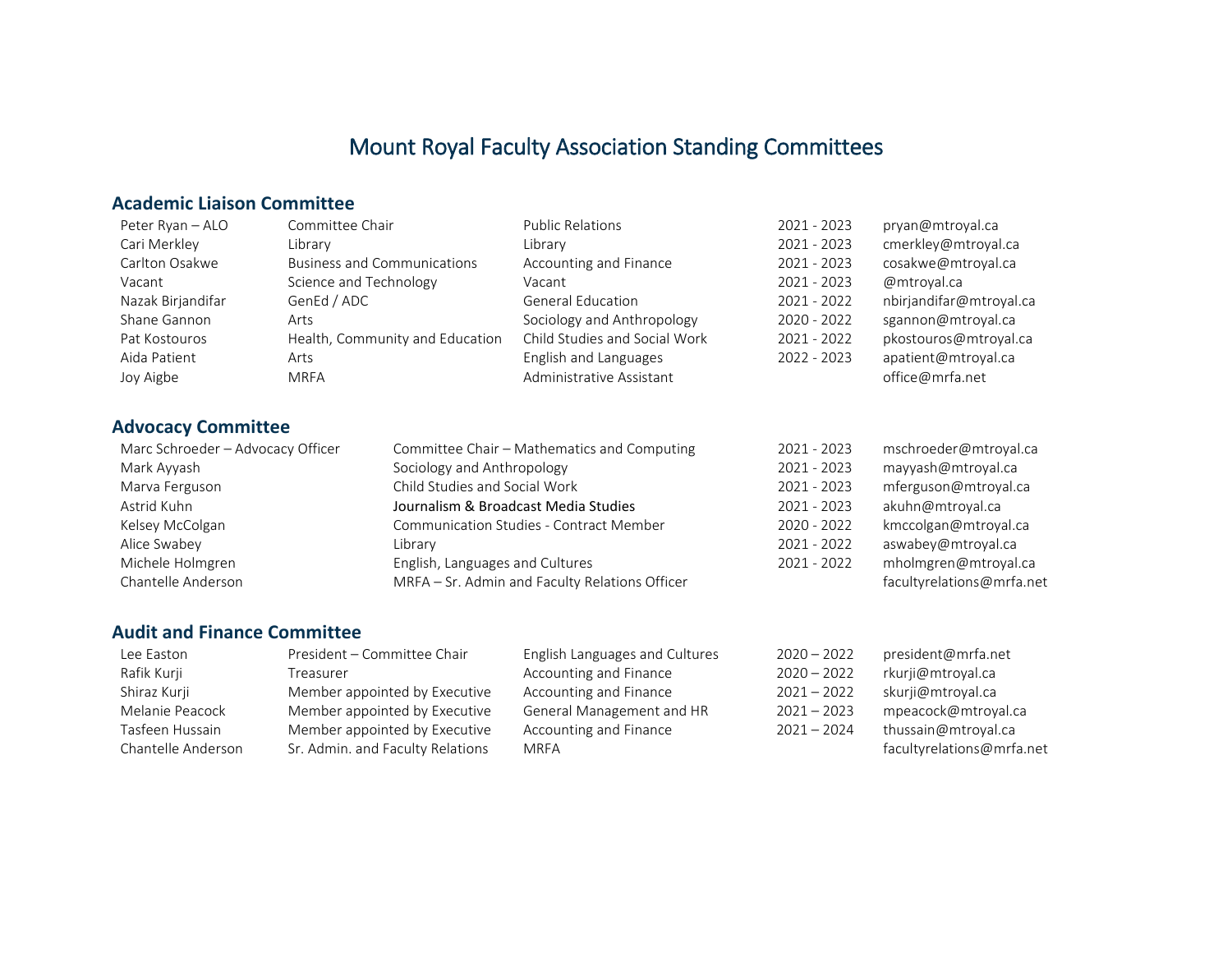### **Awards Committee**

| Christian Cook     | Committee Chair - Exec Appt                | General Management and HR          | $2022 - 2023$ | clcook1@mtroyal.ca        |
|--------------------|--------------------------------------------|------------------------------------|---------------|---------------------------|
| Vacant             | Vacant                                     | Vacant                             | $2020 - 2022$ | @mtroyal.ca               |
| Kelly Hewson       | MRFA Member Emeritus (Exec apt.)           | English, Languages and Cultures    | $2021 - 2023$ | khewson@mtroyal.ca        |
| Barbara Mcnicol    | MRFA Member Emeritus (Exec apt.)           | Earth and Environmental Sciences   | $2021 - 2023$ | bmcnicol@mtroyal.ca       |
| Marva Ferguson     | PD Committee Representative                | Child Studies and Social Work      | $2020 - 2022$ | mferguson@mtroyal.ca      |
| Tonya Mousseau     | Previous Contract Recipient                | <b>General Education</b>           | $2019 - 2022$ | tmousseau@mtroyal.ca      |
| Yasmin Ahmed       | <b>SAMRU Representative</b>                | SAMRU - VP Academic                | $2021 - 2023$ | vpacademic@samru.ca       |
| Lavinia Moldovan   | Faculty Evaluation Comm. Rep.              | Economics, Justice, Policy Studies | $2021 - 2023$ | Imoldovan@mtroyal.ca      |
| Chantelle Anderson | Sr. Admin. and Faculty Relations           | <b>MRFA</b>                        |               | FacultyRelations@mrfa.net |
|                    | <b>Bargaining Communications Committee</b> |                                    |               |                           |
| Shelley Rathie     | Communications Officer - Chair             | General Management and HR          | $2021 - 2022$ | communications@mrfa.net   |
| Kirk Niergarth     | Negotiating Committee Rep.                 | Humanities                         | $2021 - 2023$ | negotiations@mrfa.net     |
| Meg Wilcox         | Member w/ PR/equiv. - Exec Appt.           | Broadcasting and Journalism        | $2020 - 2023$ | mwilcox@mtroyal.ca        |
|                    |                                            |                                    | ---- ----     |                           |

| Tonya Mousseau     | C.C |
|--------------------|-----|
| Qasim Syed         | M   |
| Derrick Antson     | l a |
| Chantelle Anderson | Sr  |

<span id="page-2-0"></span>

| Shelley Rathle     | Communications Officer – Chair   | General Management and HR   | ZUZI – ZUZZ   | communications@mna.ne     |
|--------------------|----------------------------------|-----------------------------|---------------|---------------------------|
| Kirk Niergarth     | Negotiating Committee Rep.       | <b>Humanities</b>           | $2021 - 2023$ | negotiations@mrfa.net     |
| Meg Wilcox         | Member w/ PR/equiv. - Exec Appt. | Broadcasting and Journalism | $2020 - 2023$ | mwilcox@mtroyal.ca        |
| Tonya Mousseau     | Contract Member - Exec Appt.     | <b>General Education</b>    | $2019 - 2022$ | tmousseau@mtroyal.ca      |
| Qasim Syed         | Member – Exec Appt.              | Chemistry and Physics       | $2021 - 2024$ | qsyed@mtroyal.ca          |
| Derrick Antson     | Labour Relations Officer         | <b>MRFA</b>                 |               | labourrelations@mrfa.net  |
| Chantelle Anderson | Sr. Admin. and Faculty Relations | <b>MRFA</b>                 |               | facultyrelations@mrfa.net |
|                    |                                  |                             |               |                           |

| negotiations   | $2021 - 2023$ |
|----------------|---------------|
| mwilcox@mt     | $2020 - 2023$ |
| tmousseau@     | $2019 - 2022$ |
| qsyed@mtrc     | $2021 - 2024$ |
| labourrelatio  |               |
| facultyrelatic |               |
|                |               |

# <span id="page-2-1"></span>**Bylaws and Governance Committee**

| Lee Easton         | President – Committee Chair      | English Languages and Cultures | $2020 - 2022$ | leaston@mtroyal.ca              |
|--------------------|----------------------------------|--------------------------------|---------------|---------------------------------|
| Marc Schroeder     | Exec mbr $-$ Exec apt.           | Mathematics and Computing      | $2021 - 2022$ | mschroeder@mtroyal.ca           |
| Brenda Lang        | Exec mbr $-$ Exec apt.           | General Management and HR      | $2021 - 2021$ | contractrepresentative@mrfa.net |
| Chantelle Anderson | Sr. Admin, and Faculty Relations | MRFA                           |               | facultyrelations@mrfa.net       |

### <span id="page-2-2"></span>**Collective Bargaining Advisory Committee**

<span id="page-2-3"></span>

| Kirk Niergarth       | Humanities - Committee Chair<br>$2021 - CA$ |             | negotiations@mrfa.net    |
|----------------------|---------------------------------------------|-------------|--------------------------|
| Breda Eubank         | Health & Physical Education                 | $2020 - CA$ | beubank@mtroyal.ca       |
| <b>Brent Oliver</b>  | Child Studies & Social Work                 | $2020 - CA$ | boliver@mtroyal.ca       |
| Colin Martin         | Contract Member – Exec apt.                 | $2020 - CA$ | cjmartin@mtroyal.ca      |
| Jacqueline Musabende | Intl. Business, SCM & Aviation              | $2020 - CA$ | jmusabende@mtroyal.ca    |
| Vacant               | Vacant                                      | $2020 - CA$ | vacant                   |
| Michael Truscello    | English Languages & Cultures                | $2020 - CA$ | mtruscello@mtroyal.ca    |
| Tracy Powell         | Nursing and Midwifery- Advisory Member      | $2020 - CA$ | tlpowell@mtroyal.ca      |
| Derrick Antson       | MRFA - Labour Relations Officer             |             | labourrelations@mrfa.net |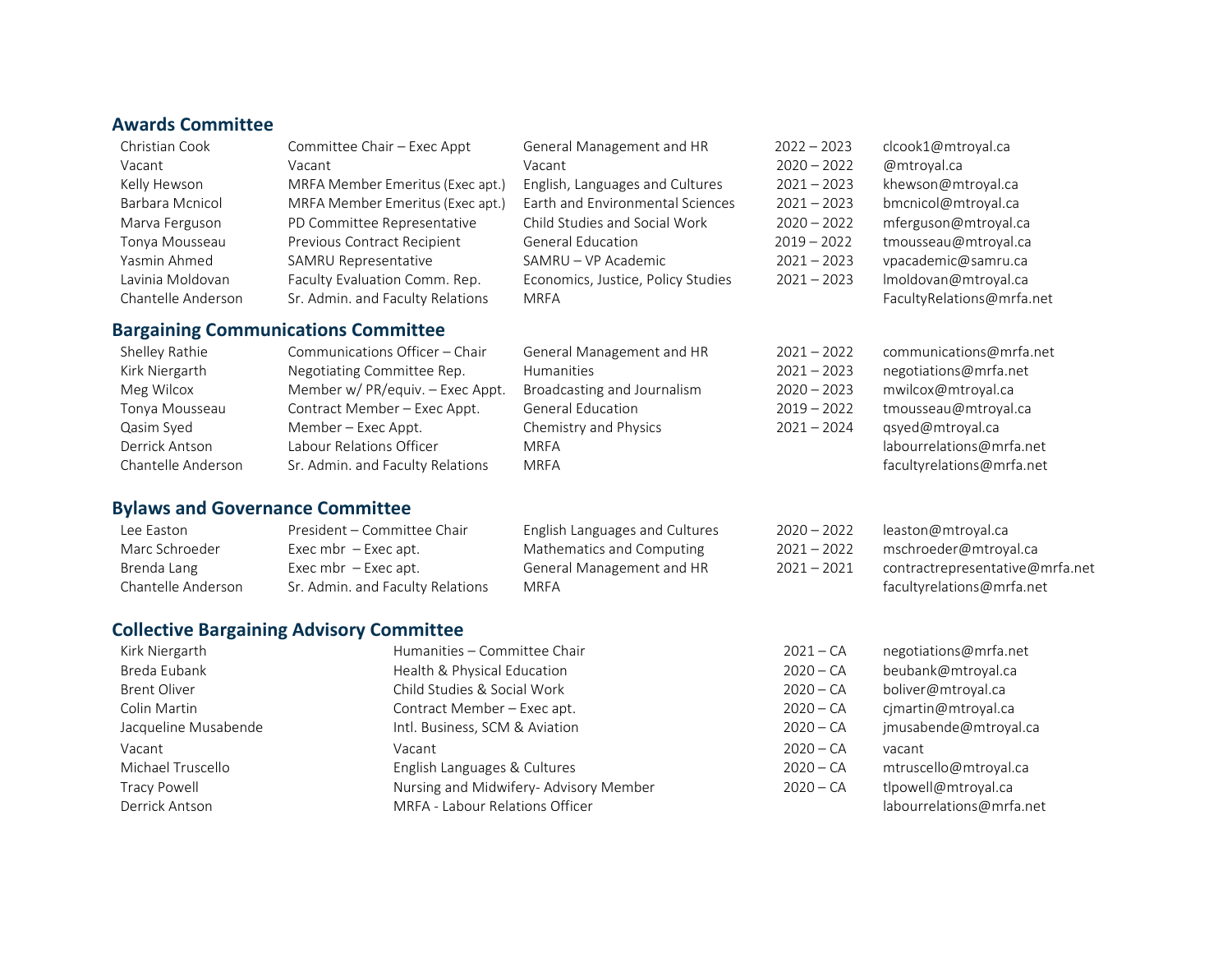### **Communications Committee**

| Shelley Rathie- Communications Officer | General Management and HR - Committee Chair        |             | communications@mrfa.net   |
|----------------------------------------|----------------------------------------------------|-------------|---------------------------|
| AnneMarie Dorland                      | Entrepreneurship, Marketing & Social Innovation    | 2020 - 2022 | adorland@mtroyal.ca       |
| Archie McLean                          | Journalism                                         | 2020 - 2022 | damclean@mtroyal.ca       |
| Justine Huet                           | English, Languages, and Cultures, (French section) | 2020 - 2022 | jhuet@mtroyal.ca          |
| Teresa Merrells                        | <b>Humanities</b>                                  | 2021 - 2023 | tmerrells@mtroyal.ca      |
| Gareth Wentzel                         | <b>Communication Studies</b>                       | 2021 - 2023 | gwentzel@mtroyal.ca       |
| Holly Crowe                            | Nursing and Midwifery - Contract Member            | 2021 - 2023 | hcrowe@mtroyal.ca         |
| Chantelle Anderson                     | MRFA - Sr. Admin and Faculty Relations Officer     |             | facultyrelations@mrfa.net |

# <span id="page-3-0"></span>**Department Liaisons (2020-2021 list below – to be updated in June for next year)**<br>Andrea Phillipson Academic Development Centre

| Andrea Phillipson          | Academic Development Centre                 | 2021 - 2022 | aphillipson@mtroyal.ca         |
|----------------------------|---------------------------------------------|-------------|--------------------------------|
| Rafik Kurji                | Accounting & Finance                        | 2020 - 2022 | rkurji@mtroyal.ca              |
| Jonathan Mee               | Biology                                     | 2020 - 2022 | jmee@mtroyal.ca                |
| Archie McLean              | Broadcasting & Journalism                   | 2021 - 2023 | damclean@mtroyal.ca            |
| Nathan Ackroyd             | Chemistry & Physics                         | 2021 - 2023 | nackroyd@mtroyal.ca            |
| Michelle Briegel           | Child Studies and Social Work               | 2020 - 2022 | mbriegel@mtroyal.ca            |
| Sonya Flessati             | Counselling                                 | 2020 - 2022 | sflessati@mtroyal.ca           |
| Michelle DeWolfe           | Earth & Environmental Sciences              | 2021 - 2022 | mdewolfe@mtroyal.ca            |
| David Sabiston             | Economics and Policy Studies                | 2021 - 2022 | dsabiston@mtroyal.ca           |
| Andreas Tomaszewski        | Justice Studies                             | 2021 - 2023 | atomaszewski@mtroyal.ca        |
| Joy Chadwick               | Education                                   | 2021 - 2023 | jchadwick@mtroyal.ca           |
| Sabrina Reed               | English                                     | 2021 - 2023 | sreed@mtroyal.ca               |
| Simon Raby                 | Entrepreneurship, Mktg, & Social Innovation | 2021 - 2023 | sraby@mtroyal.ca               |
| Eric Roettger              | <b>General Education</b>                    | 2020 - 2022 | eroettger@mtroyal.ca           |
| Shelley Rathie             | General Mgmt and Human Resources            | 2020 - 2022 | srathie@mtroyal.ca             |
| Marty Clark                | Health & Physical Education                 | 2021 - 2023 | mclark2@mtroyal.ca             |
| Nazak Bijandefar           | Humanities                                  | 2020 - 2022 | nbirjandifar@mtroyal.ca        |
| Ran Ju                     | Information Design / Public Relations       | 2020 - 2022 | rju@mtroyal.ca                 |
| Nate Wagenaar              | Interior Design                             | 2021 - 2023 | nwagenaar@mtroyal.ca           |
| Collette Lemieux           | Intl Bus, Supply Chain Mgmt & Aviation      | 2021 - 2023 | clemieux@mtroyal.ca            |
| Maria-Jesus Plaza          | Languages & Cultures                        | 2021 - 2023 | mplaza@mtroyal.ca              |
| Richard Hayman (F2021)     |                                             | Fall 2021   | rhayman@mtroyal.ca and         |
| Pearl Herscovitch (W2022)  | Library                                     | Winter 2022 | pherscovitch@mtroyal.ca        |
| Brady Killough             | Mathematics & Computing                     | 2020 - 2022 | bkillough@mtroyal.ca           |
| Jocelyn Lehman (Fall 2021) |                                             | Fall 2021   | jlehman@mtroyal.ca and         |
| Robert Catena (2021-2022)  | Nursing & Midwifery                         | 2021 - 2022 | rcatena@mtroyal.ca             |
| Karen Atkinson-Leadbeater  | Psychology                                  | 2020 - 2022 | katkinsonleadbeater@mtroyal.ca |
| <b>Brant Downey</b>        | Sociology & Anthropology                    | 2021 - 2023 | bdowney@mtroyal.ca             |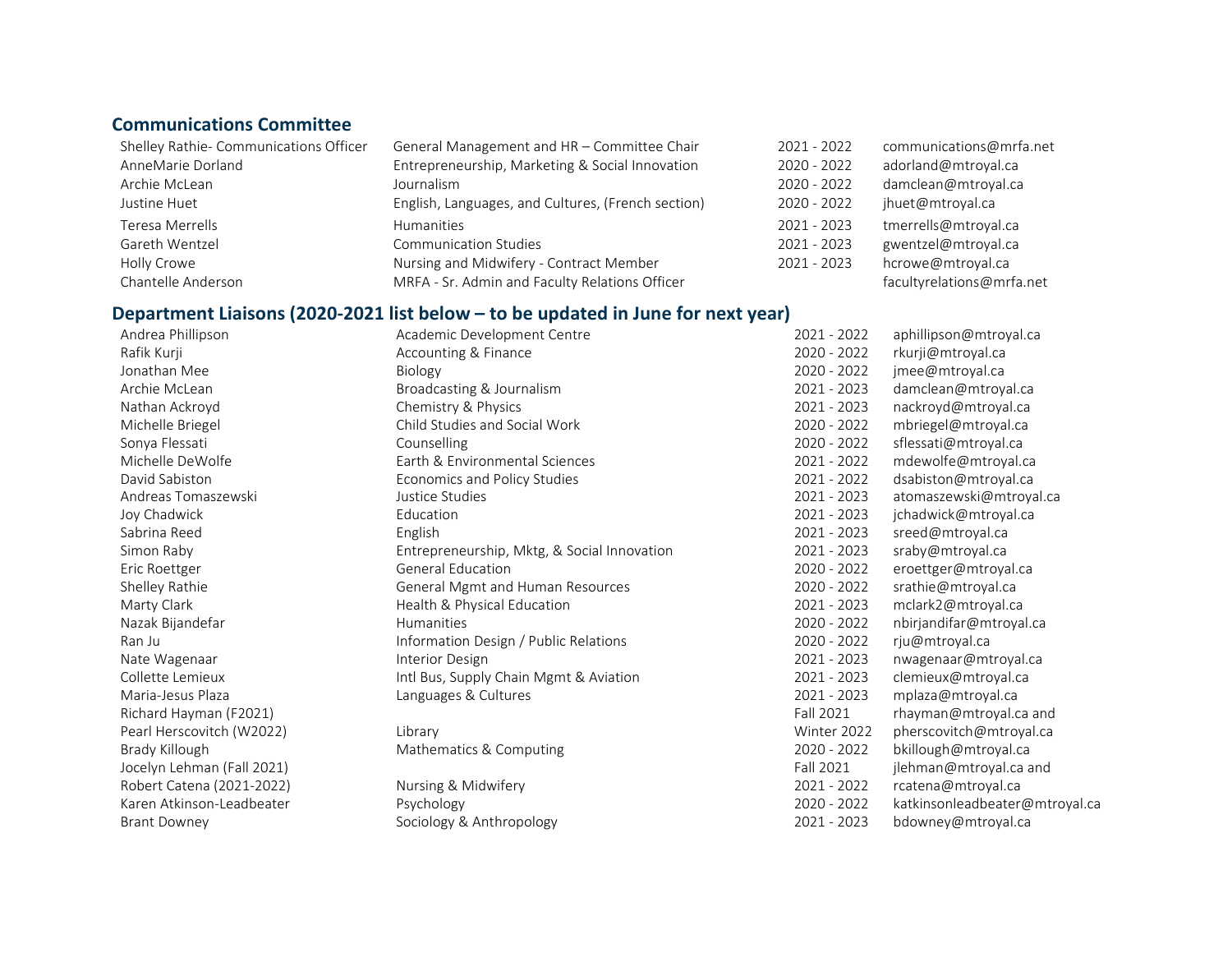# **Diversity and Equity Committee**

| Milena Radzikowska - DEO | Information Design - Committee Chair         | 2021 - 2023 | edi@mrfa.net             |
|--------------------------|----------------------------------------------|-------------|--------------------------|
| Andrea Phillipson        | Academic Development Centre                  | 2020 - 2022 | aphillipson@mtroyal.ca   |
| Shelley Rathie           | General Management and HR                    | 2021 - 2022 | srathie@mtroyal.ca       |
| Leah Hamilton            | Management and Human Resources               | 2020 - 2022 | lhamilton@mtroyal.ca     |
| Maryam Elahi             | Mathematics and Computing                    | 2021 - 2023 | melahi@mtroyal.ca        |
| Audra Foggin             | Child Studies and Social Work                | 2021 - 2023 | afoggin@mtroyal.ca       |
| Ines Sametband           | Psychology                                   | 2021 - 2023 | isametband@mtroyal.ca    |
| Felix Nwaishi            | Earth and Environmental Science - Exec Appt. | 2021 - 2023 | fnwaishi@mtroyal.ca      |
| Derrick Antson           | MRFA - Labour Relations Officer              |             | labourrelations@mrfa.net |
| Joy Aigbe                | MRFA - Administrative Assistant              |             | office@mrfa.net          |

# <span id="page-4-0"></span>**Faculty Centre Management Committee**

| Lee Easton         | President - Committee Chair      | English Languages and Cultures | $2020 - 2022$ | president@mrfa.net        |
|--------------------|----------------------------------|--------------------------------|---------------|---------------------------|
| Vacant             | Member Engagement Officer        | Vacant                         | $2021 - 2022$ | @mtroval.ca               |
| Rafik Kurji        | Treasurer                        | Accounting and Finance         | $2021 - 2022$ | rkurji@mtroyal.ca         |
| Chantelle Anderson | Sr. Admin. and Faculty Relations | MRFA                           |               | facultyrelations@mrfa.net |
| Joy Aigbe          | Administrative Assistant         | MRFA                           |               | office@mrfa.net           |
| Robert Mariani     | Faculty Centre Coordinator       | <b>MRFA</b>                    |               | facultycentre@mrfa.net    |

### <span id="page-4-1"></span>**Faculty Evaluation Committee**

<span id="page-4-2"></span>

| Colin Martin            | <b>General Education</b>                          | $2021 - 2022$ | cmartin@mtroyal.ca        |
|-------------------------|---------------------------------------------------|---------------|---------------------------|
| Tom Buchanan            | Sociology and Anthropology                        | $2020 - 2022$ | tbuchanan@mtroyal.ca      |
| Mary-Lee Mulholland     | Sociology and Anthropology- Committee Chair       | $2020 - 2022$ | mmulholland@mtroyal.ca    |
| Aida Patient            | English, Languages, and Cultures                  | $2021 - 2023$ | apatient@mtroyal.ca       |
| <b>Brian Nichols</b>    | <b>Humanities</b>                                 | $2021 - 2023$ | bnichols@mtroyal.ca       |
| Alana Gieck             | Broadcast Media Studies                           | $2021 - 2023$ | ageick@mtroyal.ca         |
| Breda Eubank            | Health & Physical Ed - Contract Member-Vice Chair | $2021 - 2023$ | beubank@mtroyal.ca        |
| Joy Aigbe               | MRFA - Administrative Assistant                   |               | office@mrfa.net           |
| <b>Grants Committee</b> |                                                   |               |                           |
| Rafik Kurji – Treasurer | Accounting and Finance - Committee Chair          | $2020 - 2022$ | rkurji@mtroyal.ca         |
| Karen Owen              | Broadcast Media Studies                           | $2020 - 2022$ | kowen@mtroyal.ca          |
| Lavinia Moldovan        | Economics, Justice and Policy Studies             | $2020 - 2022$ | Imoldovan@mtroyal.ca      |
| Tashfeen Hussain        | Accounting and Finance                            | $2021 - 2023$ | thussain@mtroyal.ca       |
| Sonya Flessati          | Counselling                                       | $2021 - 2023$ | sflessati@mtroyal.ca      |
| Chantelle Anderson      | MRFA - Sr. Admin and Faculty Relations Officer    |               | facultyrelations@mrfa.net |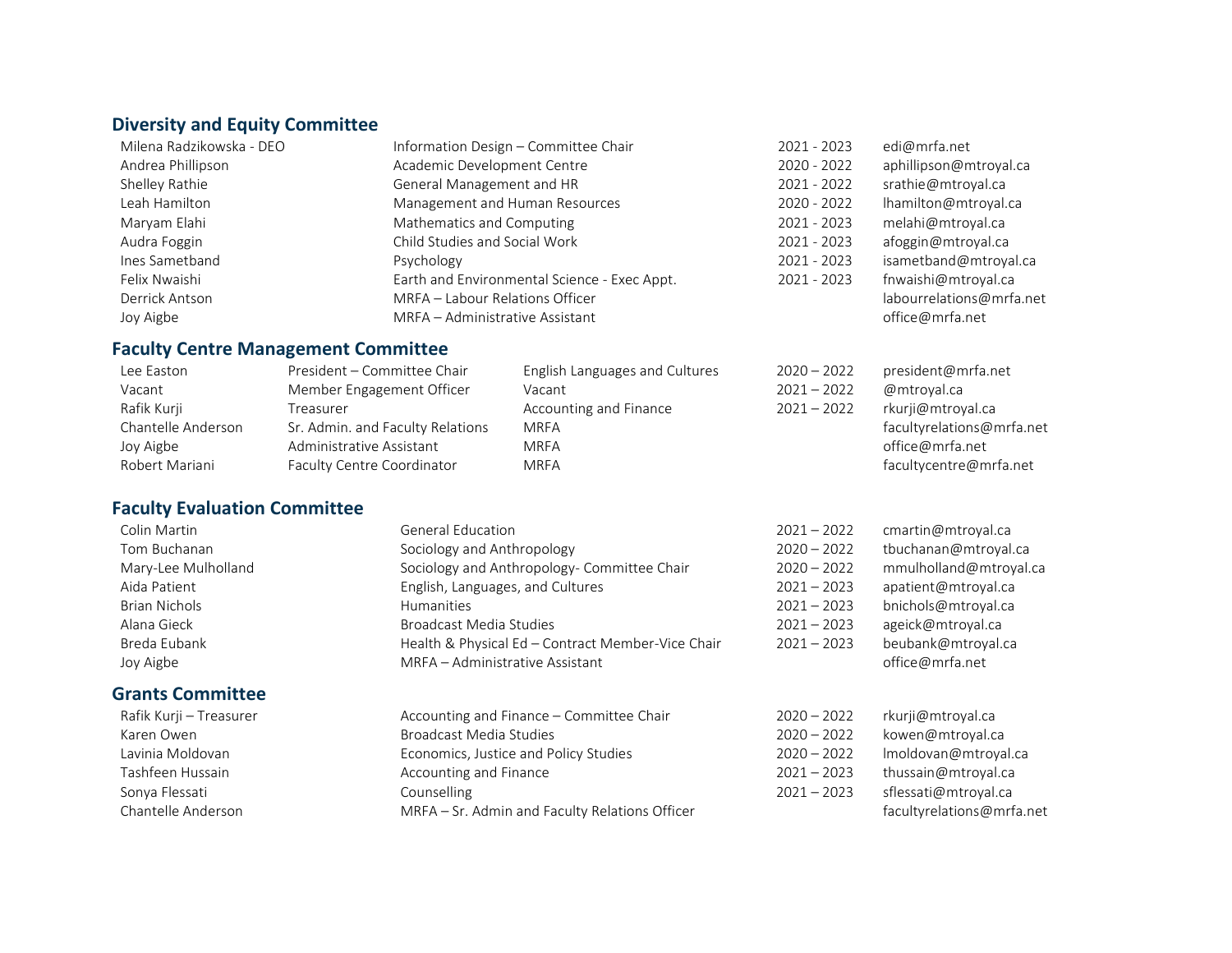#### <span id="page-5-0"></span>**Grievance Committee**

| VP Policy & SGO - Chair          |
|----------------------------------|
| Assistant Grievance Officer      |
| President                        |
| Negotiations Vice-Chair          |
| As. Grievance Officer - Contract |
| Assistant Grievance Officer      |
| Assistant Grievance Officer      |
| Assistant Grievance Officer      |
| Assistant Grievance Officer      |
| Labour Relations Officer         |

| Kelly Sundberg      | VP Policy & SGO - Chair          | Economics Justice & Policy Studies  | $2021 - 2023$ | grievanceofficer@mrfa.net |
|---------------------|----------------------------------|-------------------------------------|---------------|---------------------------|
| Heather McLellan    | Assistant Grievance Officer      | School of Nursing and Midwifery     | $2022 - 2023$ | hmclellan@mtroyal.ca      |
| Lee Easton          | President                        | English Languages and Cultures      | $2020 - 2022$ | leaston@mtroyal.ca        |
| <b>Tracy Powell</b> | Negotiations Vice-Chair          | Nursing and Midwifery               | $2021 - 2022$ | tlpowell@mtroyal.ca       |
| Ana Colina          | As. Grievance Officer - Contract | <b>Biology</b>                      | $2021 - 2024$ | acolina@mtroyal.ca        |
| Jane McNichol       | Assistant Grievance Officer      | <b>Public Relations</b>             | $2021 - 2023$ | jmcnichol@mtroyal.ca      |
| Khatija Westbrook   | Assistant Grievance Officer      | Health and Physical Education       | $2020 - 2022$ | kwestbrook@mtroyal.ca     |
| Milena Radzikowska  | Assistant Grievance Officer      | <b>Information Design</b>           | $2021 - 2023$ | mradzikowska@mtroyal.ca   |
| Anupam Das          | Assistant Grievance Officer      | Economics, Justice & Policy Studies | $2021 - 2023$ | adas@mtroyal.ca           |
| Derrick Antson      | Labour Relations Officer         | <b>MRFA</b>                         |               | labourrelations@mrfa.net  |

#### <span id="page-5-1"></span>**Job Action Preparedness Committee**

| Shelley Rathie     | Communications Officer           | General Management & HR      | $2021 - 2022$ | communications@mrfa.net   |
|--------------------|----------------------------------|------------------------------|---------------|---------------------------|
| Rafik Kurji        | Treasurer                        | Accounting and Finance       | $2019 - 2021$ | rkurji@mtroyal.ca         |
| Robert Catena      | Dept. Liaison - Exec Appt.       | Nursing and Midwifery        | $2021 - 2024$ | rcatena@mtroyal.ca        |
| Kris Hans          | Contract Member - Exec Appt.     | General Management and HR    | $2019 - 2022$ | khans@mtroyal.ca          |
| Vacant             | Member – Exec Appt.              | vacant                       | $2021 - 2023$ | @mtroyal.ca               |
| Kirk Niergarth     | Additional Mbr. Appt. by Exec.   | Humanities (VP Negotiations) | $2021 - 2023$ | kniergarth@mtroyal.ca     |
| Derrick Antson     | Labour Relations Officer         | MRFA                         |               | labourrelations@mrfa.net  |
| Chantelle Anderson | Sr. Admin. And Faculty Relations | <b>MRFA</b>                  |               | facultyrelations@mrfa.net |

#### <span id="page-5-2"></span>**Member Engagement Committee**

| Vacant             | Member Engagement Officer        | Vacant                             | $2021 - 2023$ | @mtroyal.ca       |
|--------------------|----------------------------------|------------------------------------|---------------|-------------------|
| Rita Louw          | Contract - Sessional             | General Management and HR          | $2021 - 2023$ | alouw@mtroyal.    |
| Vacant             | Contract - Lab                   | Vacant                             | $2021 - 2023$ | @mtroyal.ca       |
| Vacant             | Contract – Continuing/Fixed Term | Earth and Environmental Science    | $2021 - 2023$ | @mtroyal.ca       |
| Vacant             | Vacant                           | Vacant                             | $2022 - 2023$ | @mtroyal.ca       |
| Stasha Huntingford | Contract – Sessional             | Child Studies and Social work      | $2022 - 2024$ | shuntingford@m    |
| Stephanie Moncks   | Contract - Clinical              | Nursing and Midwifery              | $2021 - 2022$ | smoncks@mtroy     |
| Vacant             | Contract - Sessional             | Vacant                             | $2022 - 2022$ | @mtroyal.ca       |
| Sarah Brown        | Full Time - Assistant Professor  | General Education- Com. Vice-Chair | $2020 - 2022$ | sebrown@mtroy     |
| Elaine Mullen      | Full Time - Associate Professor  | English, Languages and Cultures    | $2020 - 2022$ | emullen@mtroy     |
| Mohamed El Hussein | Full Time - Associate Professor  | Nursing and Midwifery              | $2020 - 2022$ | melhussein@mt     |
| Chantelle Anderson | <b>MRFA</b>                      | Sr. Admin and Faculty Relations    |               | facultyrelations( |
| Joy Aigbe          | <b>MRFA</b>                      | Administrative Assistant           |               | office@mrfa.net   |

| $21 - 2023$ | @mtroyal.ca               |
|-------------|---------------------------|
| $21 - 2023$ | alouw@mtroyal.ca          |
| $21 - 2023$ | @mtroyal.ca               |
| $21 - 2023$ | @mtroyal.ca               |
| $22 - 2023$ | @mtroyal.ca               |
| $22 - 2024$ | shuntingford@mtroyal.ca   |
| $21 - 2022$ | smoncks@mtroyal.ca        |
| $22 - 2022$ | @mtroyal.ca               |
| $20 - 2022$ | sebrown@mtroyal.ca        |
| $20 - 2022$ | emullen@mtroyal.ca        |
| $20 - 2022$ | melhussein@mtroyal.ca     |
|             | facultyrelations@mrfa.net |
|             | office@mrfa.net           |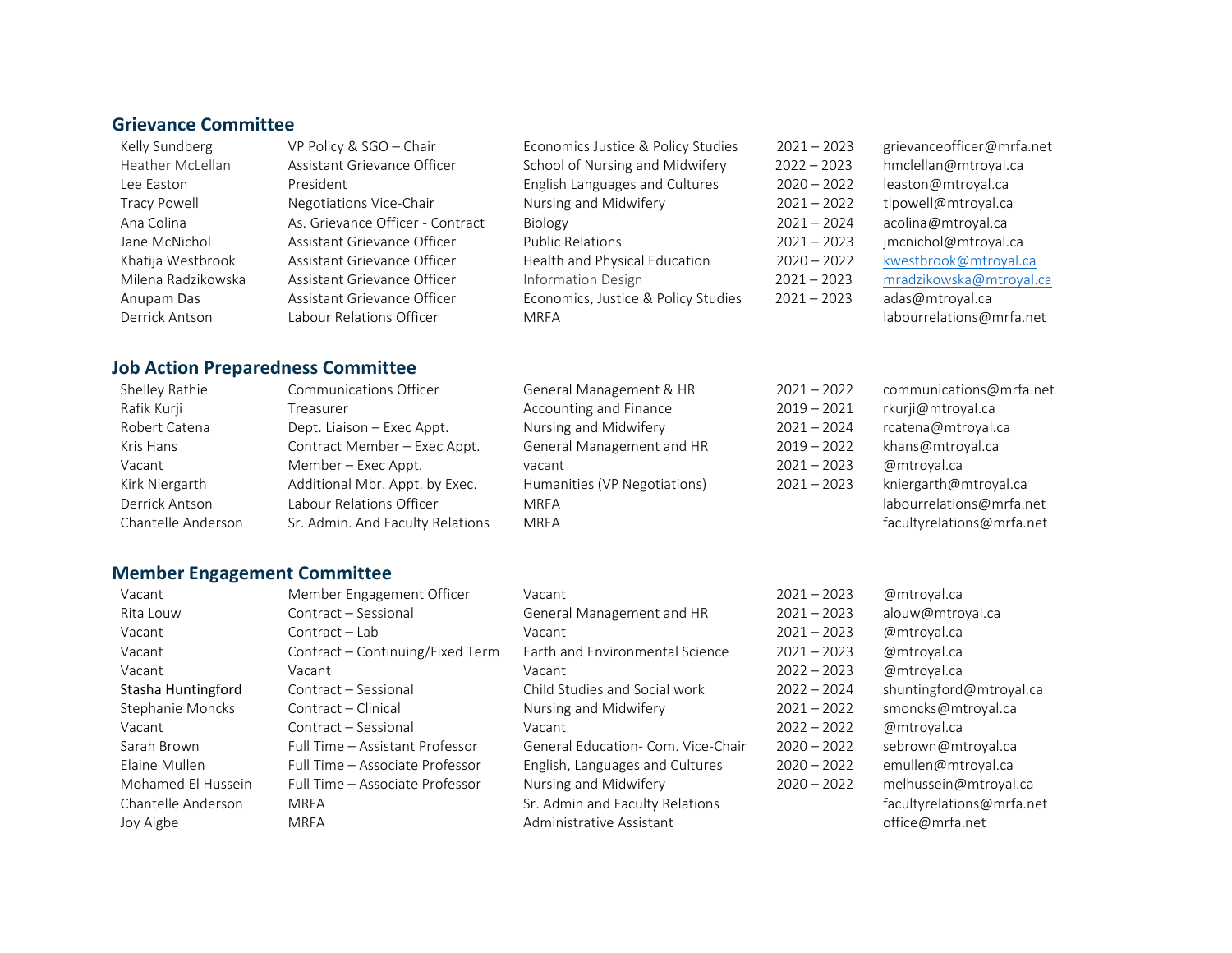#### **Negotiating Committee**

Kirk Niergarth – VP Negotiations Humanities – Committee Chair 2021 – 2021 –

Tracy Powell **Nursing and Midwifery – Vice-Chair** 2020 – 2020 – Brenda Lang – Contract Representative General Management and Human Resources 2021 – Pearl Herscovitch Library 2021 – 2023 negcommember@mrfa.net Derrick Antson **MRFA Labour Relations Officer** Mateur Labourrelations **@mrfa.net** by the Mateur Mateurrelations of the Mateurs of the Mateurs of the Mateurs of the Mateurs of the Mateurs of the Mateurs of the Mateurs of th

#### <span id="page-6-0"></span>**Professional Development Committee**

| Peter Houston                    | Librarv                                               | $2021 - 2023$ | phouston@mtroyal.ca     |
|----------------------------------|-------------------------------------------------------|---------------|-------------------------|
| Karen Pheasant-Neganigwane       | <b>General Education and Humanities</b>               | $2021 - 2023$ | kpheasant@mtroyal.ca    |
| Tashfeen Hussain                 | Accounting and Finance                                | $2021 - 2023$ | thussain@mtroyal.ca     |
| Parminder Singh Kang             | Supply Chain Management                               | $2021 - 2023$ | pkang@mtroyal.ca        |
| Berhanu Kebede                   | Economics, Justice and Policy Studies-Contract Member | $2020 - 2022$ | bkebede@mtroyal.ca      |
| Holy Feist                       | Advanced Studies in Critical Care Nursing             | $2020 - 2022$ | hfeist@mtroyal.ca       |
| Jennifer Hooper- Committee Chair | Nursing and Midwifery                                 | $2020 - 2022$ | jdhooper@mtroyal.ca     |
| Shiraz Kurji                     | Accounting and Finance                                | $2020 - 2022$ | skurji@mtroyal.ca       |
| Andrea Phillipson                | Academic Development Centre - ex-officio              |               | aphillipson@mtroyal.ca  |
| Chantelle Anderson               | MRFA - Sr. Admin and Faculty Relations Officer        |               | facultyrelations@mrfa.r |
|                                  |                                                       |               |                         |

#### <span id="page-6-1"></span>**Professional Standards and Ethics Committee**

#### <span id="page-6-2"></span>**Social Events Committee**

Natalie Meisner **English, Languages and Cultures** 2021 – 2021 – Pattie Pryma **Nursing and Midwifery** 2021 – 2021 – Stephanie Moncks Nursing and Midwifery 2021 – 2021 – Michele Holmgren **English, Languages and Cultures** 2020 – 2020 – Michelle Briegel Child Studies and Social Work – Committee Chair 2020 – Mirjam Knapik Counselling 2020 – 2022 mknapik@mtroyal.ca Chantelle Anderson **MRFA Sr. Admin and Faculty Relations Officer** Facultyrelations **Chantelle Anderson** and Tacultyrelations **Chantelle** Anderson and Tacultyrelations **Chantelle** Anderson and Tacultyrelations **Chantelle** A Robert Mariani MRFA Faculty Centre Coordinator

| Kirk Niergarth - VP Negotiations      | Humanities - Committee Chair           | $2021 - 2023$ | negotiations@mrfa.net           |
|---------------------------------------|----------------------------------------|---------------|---------------------------------|
| Tracy Powell                          | Nursing and Midwifery - Vice-Chair     | $2020 - 2022$ | ncmember@mrfa.net               |
| Brenda Lang - Contract Representative | General Management and Human Resources | $2021 - 2022$ | contractrepresentative@mrfa.net |
| Pearl Herscovitch                     | Librarv                                | $2021 - 2023$ | negcommember@mrfa.net           |
| Brent Oliver                          | Child Studies and Social Work          | $2021 - 2022$ | negotiatingcommmember@mrfa.net  |
| Dorrick Antron                        | MDEALabour Polations Officer           |               | Ichourralations@mrfa.not        |

| $21 - 2023$ | phouston@mtroyal.ca       |
|-------------|---------------------------|
|             |                           |
| $21 - 2023$ | kpheasant@mtroyal.ca      |
| $21 - 2023$ | thussain@mtroyal.ca       |
| $21 - 2023$ | pkang@mtroyal.ca          |
| $20 - 2022$ | bkebede@mtroyal.ca        |
| $20 - 2022$ | hfeist@mtroyal.ca         |
| $20 - 2022$ | jdhooper@mtroyal.ca       |
| $20 - 2022$ | skurji@mtroyal.ca         |
|             | aphillipson@mtroyal.ca    |
|             | facultyrelations@mrfa.net |

| Shiraz Kurji         | Accounting and Finance                       | $2021 - 2023$ | skurji@mtroyal.ca         |
|----------------------|----------------------------------------------|---------------|---------------------------|
| Ranjan Datta         | Community Disaster Research and Humanities   | $2021 - 2023$ | rdatta@mtroyal.ca         |
| Sinc MacRae          | <b>Humanities</b>                            | $2021 - 2023$ | smacrae@mtroyal.ca        |
| Michael Huston       | Counselling                                  | $2021 - 2023$ | mhuston@mtroyal.ca        |
| Joan Harris          | Nursing and Midwifery                        | $2020 - 2022$ | jmharris@mtroyal.ca       |
| Gülberk Koç Maclean  | <b>Humanities</b>                            | $2020 - 2022$ | gkocmaclean@mtroyal.ca    |
| <b>Brian Nichols</b> | <b>Humanities</b>                            | $2020 - 2022$ | bnichols@mtroyal.ca       |
| Derrick Antson       | <b>MRFA Labour Relations Officer</b>         |               | labourrelations@mrfa.net  |
| Chantelle Anderson   | MRFA Sr. Admin and Faculty Relations Officer |               | facultyrelations@mrfa.net |

| - 2023  | nmeisner@mtroyal.ca      |
|---------|--------------------------|
| $-2023$ | ppryma@mtroyal.ca        |
| $-2023$ | smoncks@mtroyal.ca       |
| $-2022$ | mholmgren@mtroyal.ca     |
| $-2022$ | mbriegel@mtroyal.ca      |
| $-2022$ | mknapik@mtroyal.ca       |
|         | facultyrelations@mrfa.ne |
|         | facultycentre@mrfa.net   |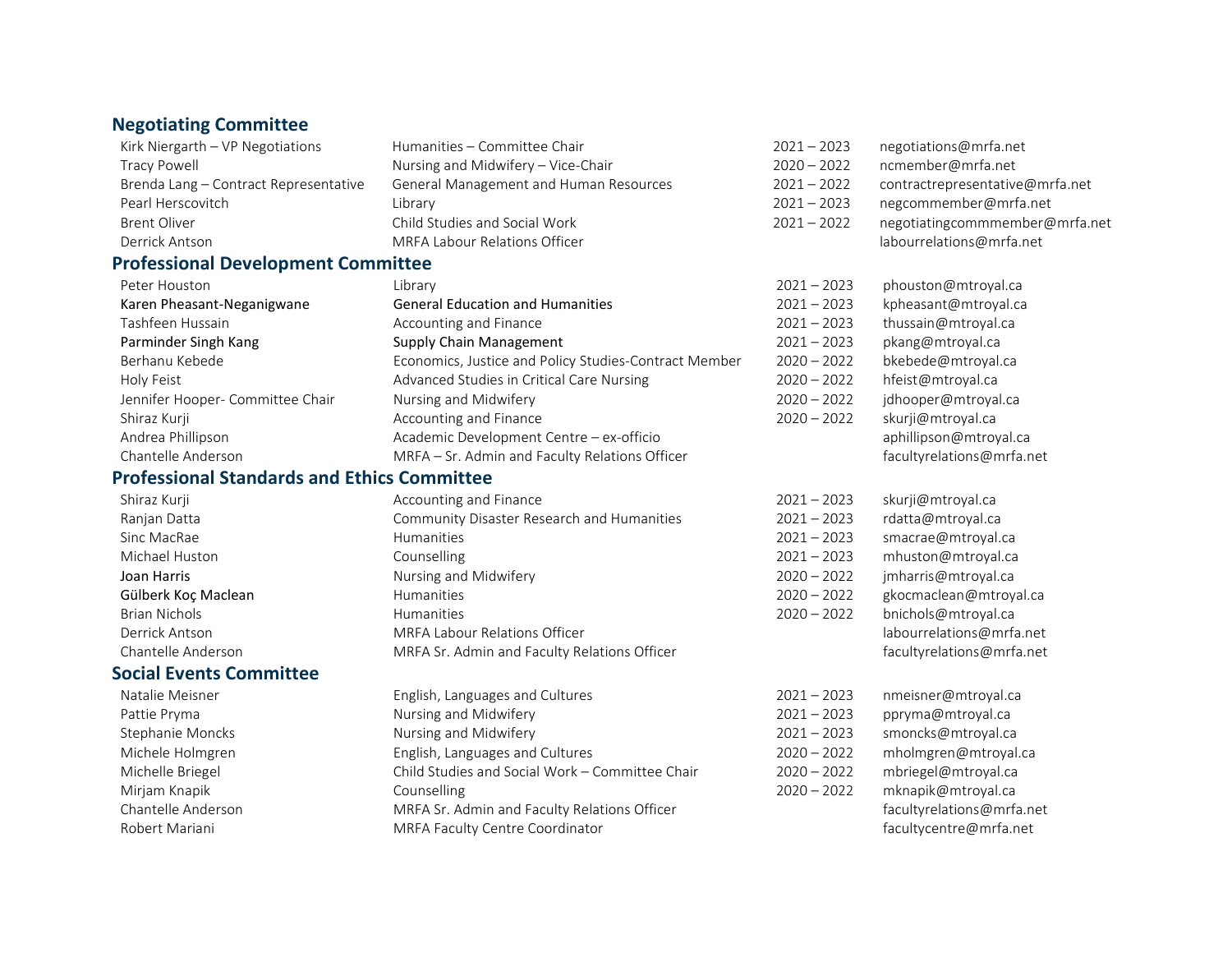# MRFA Ad hoc Committees

# <span id="page-7-0"></span>**Ad hoc Contract Faculty Advisory Committee**

<span id="page-7-2"></span><span id="page-7-1"></span>

| Brenda Lang                    | Contract Member Representative             | General Management and HR            | $2021 - 2022$ | ContractRepresentative@mrfa.net |
|--------------------------------|--------------------------------------------|--------------------------------------|---------------|---------------------------------|
| Breda Eubank                   | Appointed by the Executive Board           | Health and Physical Education        | $2021 - 2022$ | beubank@mtroyal.ca              |
| Paul Jessop                    | Appointed by the Executive Board           | Health and Physical Education        | $2021 - 2022$ | pjessop@mtroyal.ca              |
| David Coulibaly                | Appointed by the Executive Board           | Accounting and Finance               | $2021 - 2022$ | dcoulibaly@mtroyal.ca           |
| Laura Jurgens                  | Appointed by the Executive Board           | <b>Humanities</b>                    | $2021 - 2022$ | ljurgens@mtroyal.ca             |
| Jill Boettger                  | Appointed by the Executive Board           | English, Languages and Cultures      | $2021 - 2022$ | jboettger@mtroyal.ca            |
| Laura Marik                    | Appointed by the Executive Board           | Mathematics and Computing            | $2022 - 2023$ | Imarik@mtroyal.ca               |
| Chantelle Anderson             | Sr. Admin. and Faculty Relations           | <b>MRFA</b>                          |               | facultyrelations@mrfa.net       |
|                                | <b>Ad hoc Job Action Finance Committee</b> |                                      |               |                                 |
| Rafik Kurji                    | Treasurer - Committee Chair                | Accounting and Finance               | $2020 - CA$   | rkurji@mtroyal.ca               |
| Carlton Osakwe                 | ALO - Exec Member - Exec Appt.             | Accounting and Finance               | $2020 - CA$   | cosakwe@mtroyal.ca              |
| Kris Hans                      | JAPC Member - Exec Appt.                   | General Management and HR            | $2020 - CA$   | khans@mtroyal.ca                |
| Osama El-Temtamy               | Member - Exec Appt.                        | Accounting and Finance               | $2020 - CA$   | oeltemtamy@mtroyal.ca           |
| Salah U-Din                    | Member - Exec Appt.                        | Accounting and Finance- Contract     | $2020 - CA$   | sudin@mtroyal.ca                |
| Chantelle Anderson             | Sr. Admin. and Faculty Relations           | <b>MRFA</b>                          |               | facultyrelations@mrfa.net       |
|                                | <b>Ad hoc Retired Members Committee</b>    |                                      |               |                                 |
| Marlene Kingsmith              | Retired Member - Exec Appt.                | Child Studies and Social Work        | $2021 - 2023$ |                                 |
| Anne Scrimger                  | Retired Member - Exec Appt.                | Academic Development Centre          | $2021 - 2023$ |                                 |
| Gerry Cross                    | Retired Member - Exec Appt.                | Mathematics and Computing            | $2020 - 2022$ |                                 |
| Kelley Hewson                  | Retired Member - Exec Appt.                | English, Languages and Cultures      | $2020 - 2022$ |                                 |
| Chantelle Anderson             | Sr. Admin. and Faculty Relations           | <b>MRFA</b>                          |               | facultyrelations@mrfa.net       |
| Robert Mariani                 | Faculty Centre Coordinator                 | <b>MRFA</b>                          |               | facultycentre@mrfa.net          |
| <b>MRFA 2025 Working Group</b> |                                            |                                      |               |                                 |
| Lee Easton                     | <b>MRFA President</b>                      | English, Languages, and Cultures     | $2021 - 2025$ | president@mrfa.net              |
| Milena Radzikowska             | Diversity and Equity Officer               | Information Design                   | $2021 - 2025$ | edi@mrfa.net                    |
| Kimberley Williams             | <b>Executive Board Appointment</b>         | Women's and Gender Studies           | $2021 - 2025$ | kawilliams@mtroyal.ca           |
| David Coulibaly                | <b>Executive Board Appointment</b>         | Accounting and Finance               | $2021 - 2025$ | dcoulibaly@mtroyal.ca           |
| Michael Ata                    | <b>Executive Board Appointment</b>         | Economics, Justice, & Policy Studies | $2021 - 2025$ | mata@mtroyal.ca                 |
| Chantelle Anderson             | Sr. Admin. and Faculty Relations           | <b>MRFA</b>                          |               | facultyrelations@mrfa.net       |
|                                |                                            |                                      |               |                                 |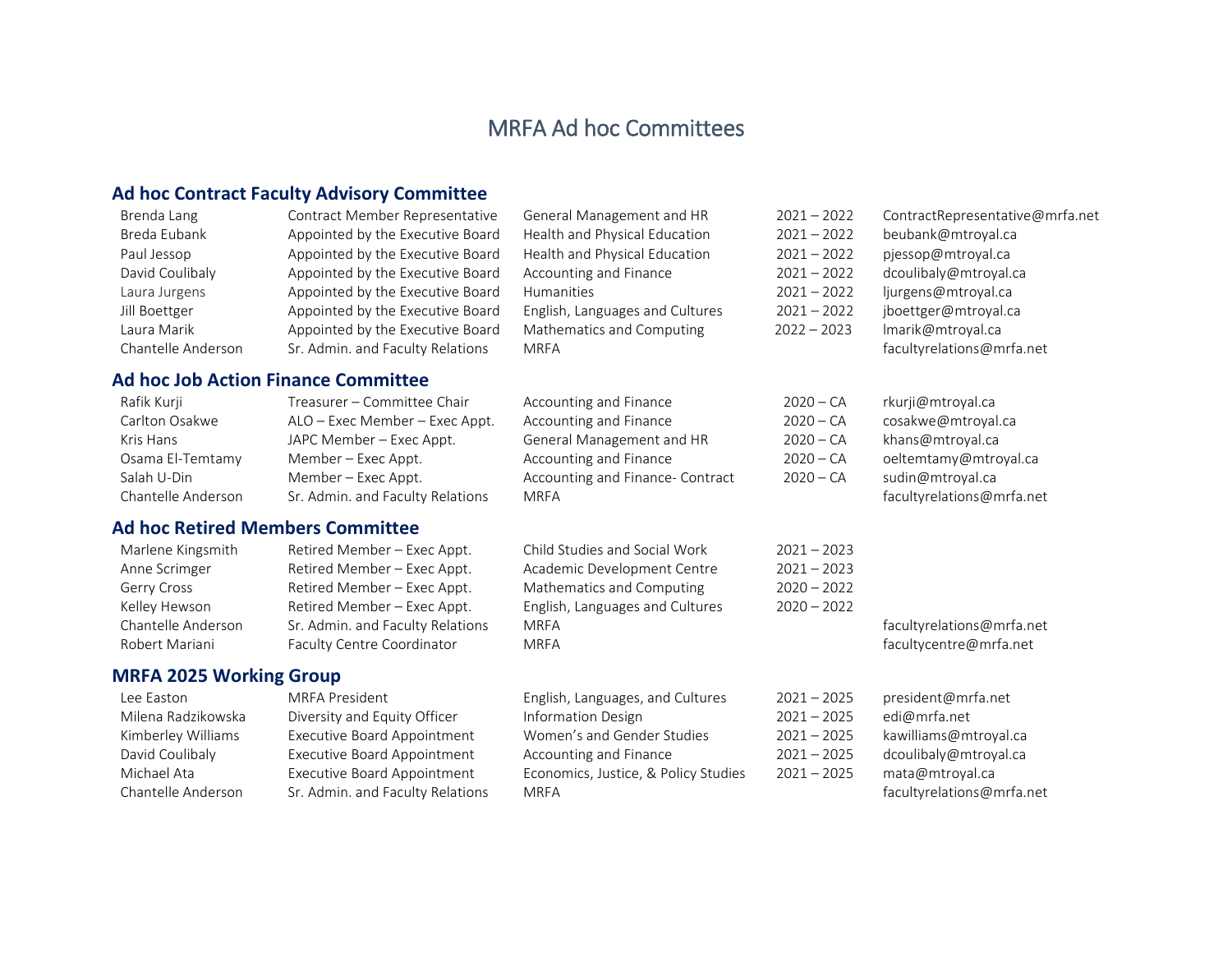# <span id="page-8-0"></span>**Three's Company Committee**

| Jennifer Hooper    | PDC Rep – Nursing and Midwifery              | $2021 - 2022$ | jdhooper@mtroyal.ca       |
|--------------------|----------------------------------------------|---------------|---------------------------|
| Elaine Mullen      | MEC Rep – English, Languages and Cultures    | $2021 - 2022$ | emullen@mtroyal.ca        |
| Mirjam Knapik      | SEC Rep – Counselling                        | $2021 - 2022$ | mknapik@mtroyal.ca        |
| Chantelle Anderson | MRFA Sr. Admin and Faculty Relations Officer |               | facultyrelations@mrfa.net |
|                    |                                              |               |                           |

# External Organizations with MRFA Appointed Representatives

### <span id="page-8-1"></span>**MRFA Representative to CAUT**

<span id="page-8-3"></span><span id="page-8-2"></span>

| Lee Easton                        | President                        | English Languages and Cultures      | $2020 - 2022$ | leaston@mtroyal.ca        |
|-----------------------------------|----------------------------------|-------------------------------------|---------------|---------------------------|
| <b>CAUT Defense Fund Trustees</b> |                                  |                                     |               |                           |
| Lee Easton                        | MRFA President                   | English, Languages, and Cultures    | $2021 - 2023$ | leaston@mtroyal.ca        |
| Anupam Das                        | Exec Appointment                 | Economics, Justice & Policy Studies | $2020 - 2022$ | adas@mtroyal.ca           |
| <b>CAFA Officer and Delegates</b> |                                  |                                     |               |                           |
| Lee Easton                        | President                        | CAFA Officer                        | $2020 - 2022$ | leaston@mtroyal.ca        |
| Marc Schroeder                    | Advocacy Officer                 | MRFA Delegate                       | $2021 - 2023$ | mschroeder@mtroyal.ca     |
| K Niergarth / D Antson            | VP Negotiations / LRO            | MRFA Delegate                       | $2021 - 2023$ | labourrelations@mrfa.net  |
| Chantelle Anderson                | Sr. Admin. And Faculty Relations | MRFA Delegate                       |               | facultyrelations@mrfa.net |

# MRU Committees with MRFA Representation

<span id="page-8-8"></span><span id="page-8-7"></span><span id="page-8-6"></span><span id="page-8-5"></span><span id="page-8-4"></span>

| <b>Alumni Advisory Council</b>           |                                                                 |                                                        |                                |                                        |
|------------------------------------------|-----------------------------------------------------------------|--------------------------------------------------------|--------------------------------|----------------------------------------|
| Paul Johnston                            | Elected Position                                                | Earth and Environmental Sciences                       | $2020 - 2022$                  | pjohnston@mtroyal.ca                   |
| <b>Benefits Committee</b>                |                                                                 |                                                        |                                |                                        |
| Christian Cook<br>Brenda Lang            | Appointed Position - Full Time<br>Appointed Position - Contract | General Management and HR<br>General Management and HR | $2020 - 2022$<br>$2021 - 2023$ | clcook1@mtroyal.ca<br>blang@mtroyal.ca |
| <b>Board of Governors - MRFA Nominee</b> |                                                                 |                                                        |                                |                                        |
| Jacqueline Musabende                     | <b>Appointed Position</b>                                       | Intl. Business and SCM                                 | $2021 - 2023$                  | jmusabende@mtroyal.ca                  |
| Day Care Board                           |                                                                 |                                                        |                                |                                        |
| Rachael Pettigrew                        | <b>Elected Position</b>                                         | General Management and HR                              | $2020 - 2022$                  | rpettigrew@mtroyal.ca                  |
|                                          | <b>Interpretation and Review of the Collective Agreement</b>    |                                                        |                                |                                        |
| Scott Murray                             | <b>Appointed Position</b>                                       | <b>Humanities</b>                                      | $2020 - 2023$                  | smurray@mtroyal.ca                     |
| <b>Brian Nichols</b>                     | <b>Appointed Position</b>                                       | <b>Humanities</b>                                      | $2019 - 2022$                  | bnichols@mtroyal.ca                    |
| Anupam Das                               | <b>Appointed Position</b>                                       | Economics, Justice & Policy Studies                    | $2021 - 2024$                  | adas@mtroyal.ca                        |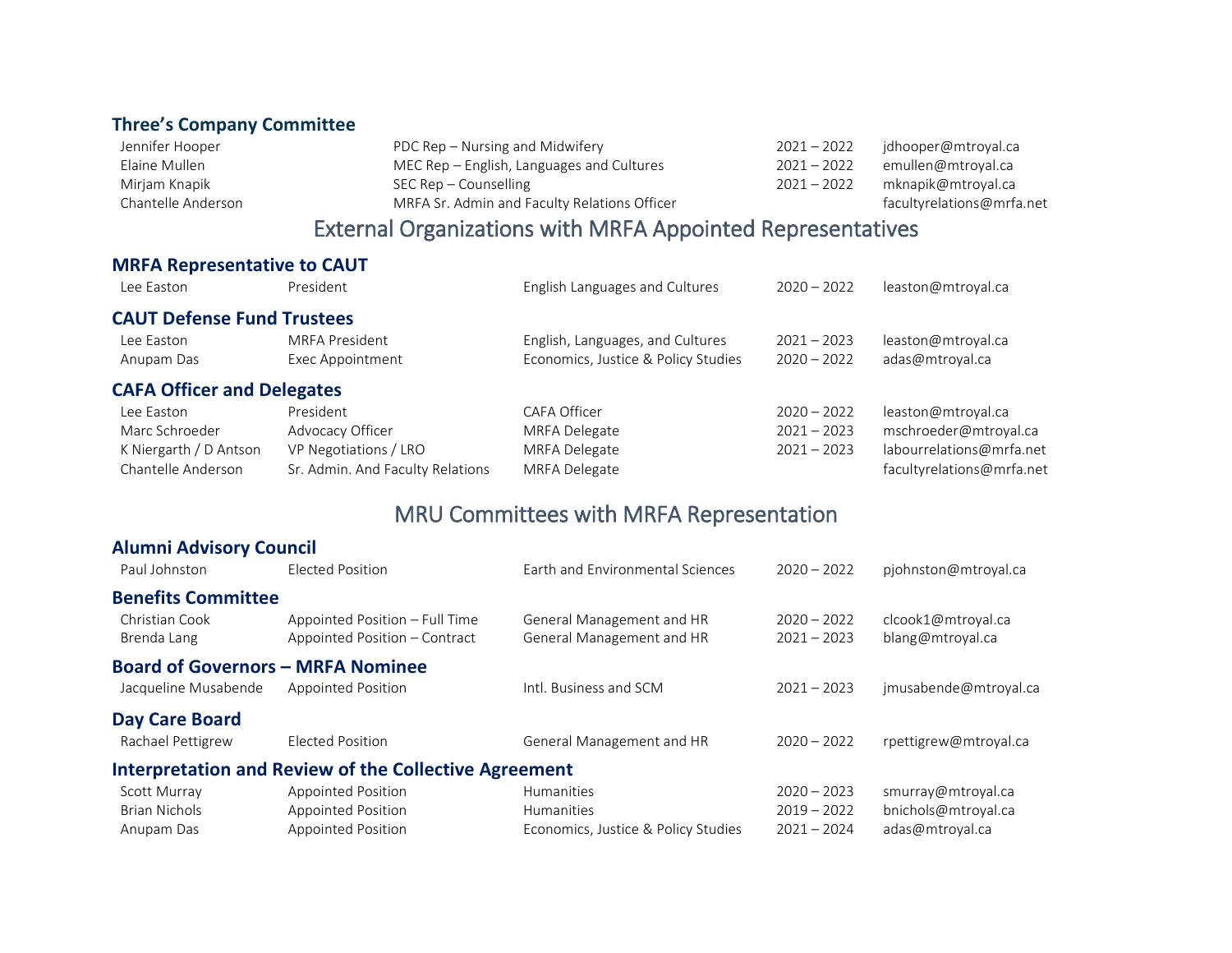# <span id="page-9-0"></span>**Joint Equity Diversity and Inclusion Committee**

<span id="page-9-1"></span>

| Jacqueline Musabende                       | Appointed Position-Co-Chair    | Intl. Business, SVM & Aviation   | $2021 - 2024$ | jmusabende@mtroyal.ca   |
|--------------------------------------------|--------------------------------|----------------------------------|---------------|-------------------------|
| Aliyah Dosani                              | Appointed Position             | Nursing and Midwifery            | $2022 - 2022$ | adosani@mtroyal.ca      |
| Milena Radzikowska                         | Appointed Position-DEC rep     | Information Design               | $2021 - 2022$ | mradzikowska@mtroyal.ca |
| Aidan Wonneck                              | Appointed Position - Alternate | Nursing and Midwifery            | $2021 - 2023$ | awonneck@mtroyal.ca     |
| Shelley Jickling                           | MRU Rep                        | Human Resources                  | $2022 - 2024$ | sjickling@mtroyal.ca    |
| Linda ManyGuns                             | MRU Rep                        | Indigenization & Decolonization  | $2022 - 2024$ | Imanyguns@mtroyal.ca    |
| Evan Cortens                               | MRU Rep                        | Institutional Research& Planning | $2022 - 2024$ | ecortens@mtroyal.ca     |
| Stephen Price                              | MRU Rep-Dean                   | Health, Community & Education    | $2022 - 2024$ | sprice@mtroyal.ca       |
| Joy Aigbe                                  | <b>MRFA</b>                    | Administrative Assistant         |               | office@mrfa.net         |
| <b>Joint Taskforce on Faculty Workload</b> |                                |                                  |               |                         |
| Brenda Lang                                | Appointed Position             | General Management and HR        | $2022 - 2024$ | blang@mtroyal.ca        |
| Gülberk Koç Maclean                        | Appointed Position             | Nursing and Midwifery            | $2022 - 2024$ | gmaclean@mtroyal.ca     |
| Lee Easton                                 | <b>Appointed Position</b>      | English, Languages & Cultures    | $2022 - 2024$ | leaston@mtroyal.ca      |
| Pat Kostouros                              | Appointed Position - Alternate | Child Studies and Social Work    | $2022 - 2024$ | pkostouros@mtroyal.ca   |
| Vacant                                     | MRU Rep                        | TBD                              | $2022 - 2024$ | @mtroyal.ca             |
| Vacant                                     | MRU Rep                        | <b>TBD</b>                       | $2022 - 2024$ | @mtroyal.ca             |
| Vacant                                     | MRU Rep                        | <b>TBD</b>                       | $2022 - 2024$ | @mtroyal.ca             |
| Vacant                                     | MRU Rep - Alternate            | <b>TBD</b>                       | $2022 - 2024$ | @mtroyal.ca             |

# **Joint Occupational Health and Safety Committee**

| Helena Myllykoski                       | <b>Appointed Position</b>                               | Nursing and Midwifery               | $2021 - 2023$ | hmyllykoski@mtroyal.ca    |
|-----------------------------------------|---------------------------------------------------------|-------------------------------------|---------------|---------------------------|
| Scharie Taycer                          | <b>Appointed Position</b>                               | Economics, Justice & Policy Studies | $2021 - 2023$ | stavcer@mtroyal.ca        |
| <b>Mount Royal University Coalition</b> |                                                         |                                     |               |                           |
| Lee Easton                              | President - Ex-Officio                                  | English, Languages and Cultures     | $2020 - 2022$ | leaston@mtroyal.ca        |
| Marc Schroeder                          | Advocacy Officer - Ex-officio                           | Mathematics and Computing           | $2021 - 2023$ | mschroeder@mtroyal.ca     |
| Michelle LoGullo                        | MRSA President - Ex-Officio                             | <b>MRSA</b>                         |               | mlogullo@mtroyal.ca       |
| Donna Palmer                            | MRSA Nominee to the BoG                                 | <b>MRSA</b>                         |               | dpalmer@mtroyal.ca        |
| Spirit River Striped Wolf               | SAMRU President                                         | SAMRU                               |               | president@samru.ca        |
| <b>Rachel Timmermans</b>                | SAMRU VP External                                       | SAMRU                               |               | vpexternal@samru.ca       |
| Joseph Nguyen                           | SAMRU VP Student Affairs                                | Additional SAMRU Member             |               | vpstudentaffairs@samru.ca |
| Yasmin Ahmed                            | SAMRU VP Academic                                       | Additional SAMRU Member             |               | vpacademic@smaru.ca       |
| Derrick Antson                          | MRFA Labour Relations Officer                           | Additional MRFA Member              |               | labourrelations@mrfa.net  |
|                                         | <b>Presidential Task Force on Freedom of Expression</b> |                                     |               |                           |

<span id="page-9-2"></span>

| Mark Ayyash | Appointed Position | Sociology & Anthropology | mayyash@mtroyal.ca |
|-------------|--------------------|--------------------------|--------------------|
|             |                    |                          |                    |